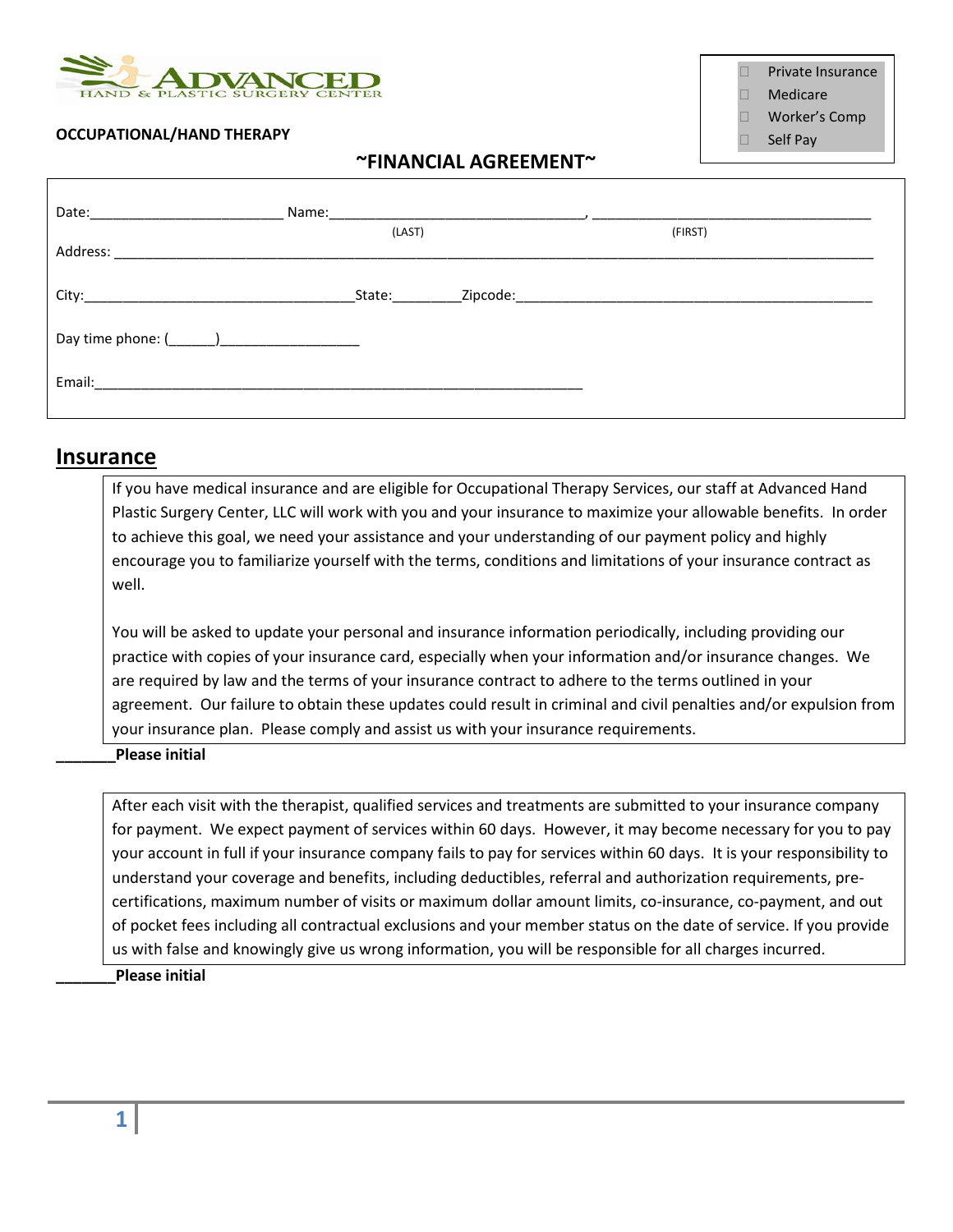## **Deductibles**

**Your deductible, if applicable to your plan, as of \_\_\_\_\_\_\_\_/\_\_\_\_\_\_\_\_/\_\_\_\_\_\_\_, is \$\_\_\_\_\_\_\_\_\_\_\_\_\_\_\_\_\_.\_\_\_\_\_\_, of which you have met \$\_\_\_\_\_\_\_\_\_\_\_.\_\_\_.** The deductible is the amount of money YOU HAVE TO PAY before your insurance will pay for services rendered. **Your insurance deductible is your financial responsibility**. This is stated your insurance contract agreement. **\_\_\_\_\_\_\_Please Initial**

## **Copayments and/or Coinsurance**

Your fee per visit and subsequent scheduled appointments, is \$ The coinsurance amount is an estimate of the fee you have to pay for occupational therapy services after you have paid any applicable deductible.

We accept cash, checks, and all major credit cards. **OUR FAILURE TO COLLECT THESE AMOUNTS MAY BE A VIOLATION OF OUR CONTRACT WITH YOUR INSURANCE COMPANY**. In addition, your failure to pay the required co-amounts is a violation of your financial responsibility for coverage and we may report your refusal to your employer and/or insurance company commissioner.

**\_\_\_\_\_\_Please Initial** 

## **Out-of-Pocket Costs & Maximum**

This amount refers to the most you have to pay in deductibles and/or coinsurance for covered medical services. Depending on your plan design and agreement, the out-of-pocket costs may or may not include copayment amounts. **Your out-of-pocket maximum, if applicable to your plan, as of \_\_\_\_\_\_\_\_/\_\_\_\_\_\_\_\_/\_\_\_\_\_\_\_, is \$\_\_\_\_\_\_\_\_\_\_\_\_\_\_.\_\_\_\_\_\_, of which you have met \$\_\_\_\_\_\_\_\_\_\_\_.\_\_\_.** Please reference your insurance contract agreement for specific guidelines concerning deductibles, copayments and coinsurance.

**\_\_\_\_\_\_Please Initial**

# **Missed Appointments**

Your cooperation in canceling your scheduled appointment allows us the opportunity to offer your time slot of 45 minutes to a person who needs to be seen by the therapist for treatment. Failure to keep your scheduled and confirmed appointment will result in a **\$25 cancellation fee**, due along with any other charges at the next scheduled visit.

**\_\_\_\_\_\_Please Initial**